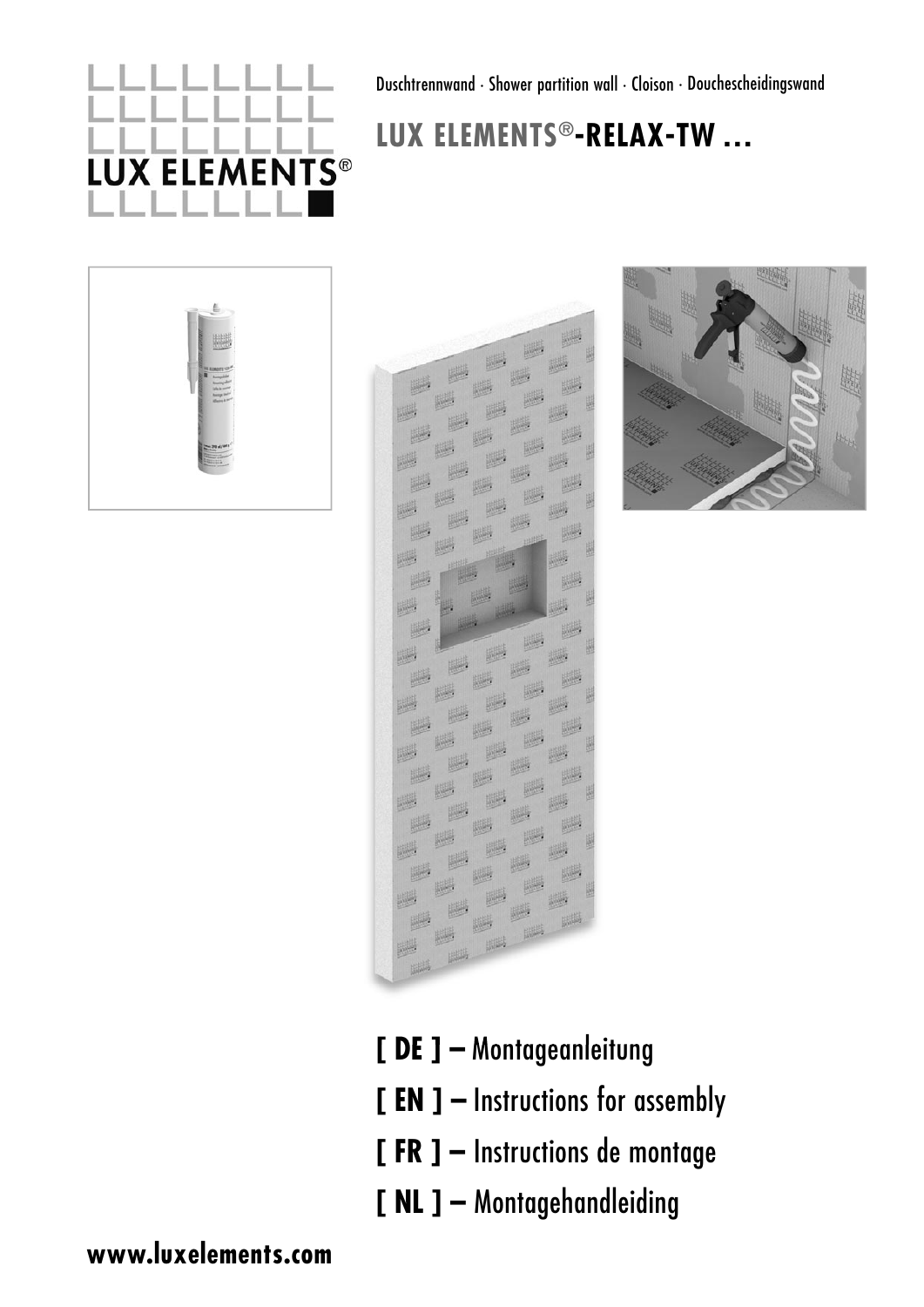

# **INHALT . SUMMARY . SOMMAIRE . INHOUD**



### **LUX ELEMENTS®-RELAX-TW … [DE] –** Duschtrennwand, mit / ohne individuelle Nischenfräsung RELAX-TW NI **[EN] –** Shower partition wall, with / without individual niche milling RELAX-TW NI **[FR] –** Cloison, avec / sans fraisage personnalisé de niche RELAX-TW NI **[NL] –** Douchescheidingswand, met / zonder individueel uitgefreesde nis RELAX-TW NI **[DE] –** Abdichtung **[EN] –** Sealant **[FR] –** L'étanchéité **[NL] –** Afdichting **LUX ELEMENTS®-RELAX-TW … LUX ELEMENTS®-RELAX-TW LI-WW 1.1 1.2**



5

## **[DE] –** LED-Lichtschlauch

- **[EN]** LED light rope
- 
- **[FR]** Tuyau lumineux LED **[NL] –** led-lichtslang
- $\blacksquare$

# **LUX ELEMENTS®-RELAX-TW LI-EH**

- **[DE]** Elektroheizung
- **[EN]** Electric heating
- **[FR]** Chauffage électrique
- **[NL]** Elektrische verwarming



**[DE] – Für weitere Informationen ...** beachten Sie bitte unsere Unterlagen. Datenblätter, Prüfzeugnisse und Verarbeitungsan leitungen zum Download auf www.luxelements.com

**2**

**3**

- **[EN] – For further information …** please refer to our documents. Data sheets, test certificates and processing instructions can be downloaded from www.luxelements.com
- **[FR] – Pour de plus amples informations …** veuillez consulter nos documents. Les fiches techniques, certificats de contrôle et instructions de mise en oeuvre peuvent être téléchargés sur www.luxelements.com
- **[NL] Voor meer informatie …** gelieve onze documentatie te raadplegen. Gegevensbladen, keuringsrapporten en verwerkings handleidingen zijn te downloaden op www.luxelements.com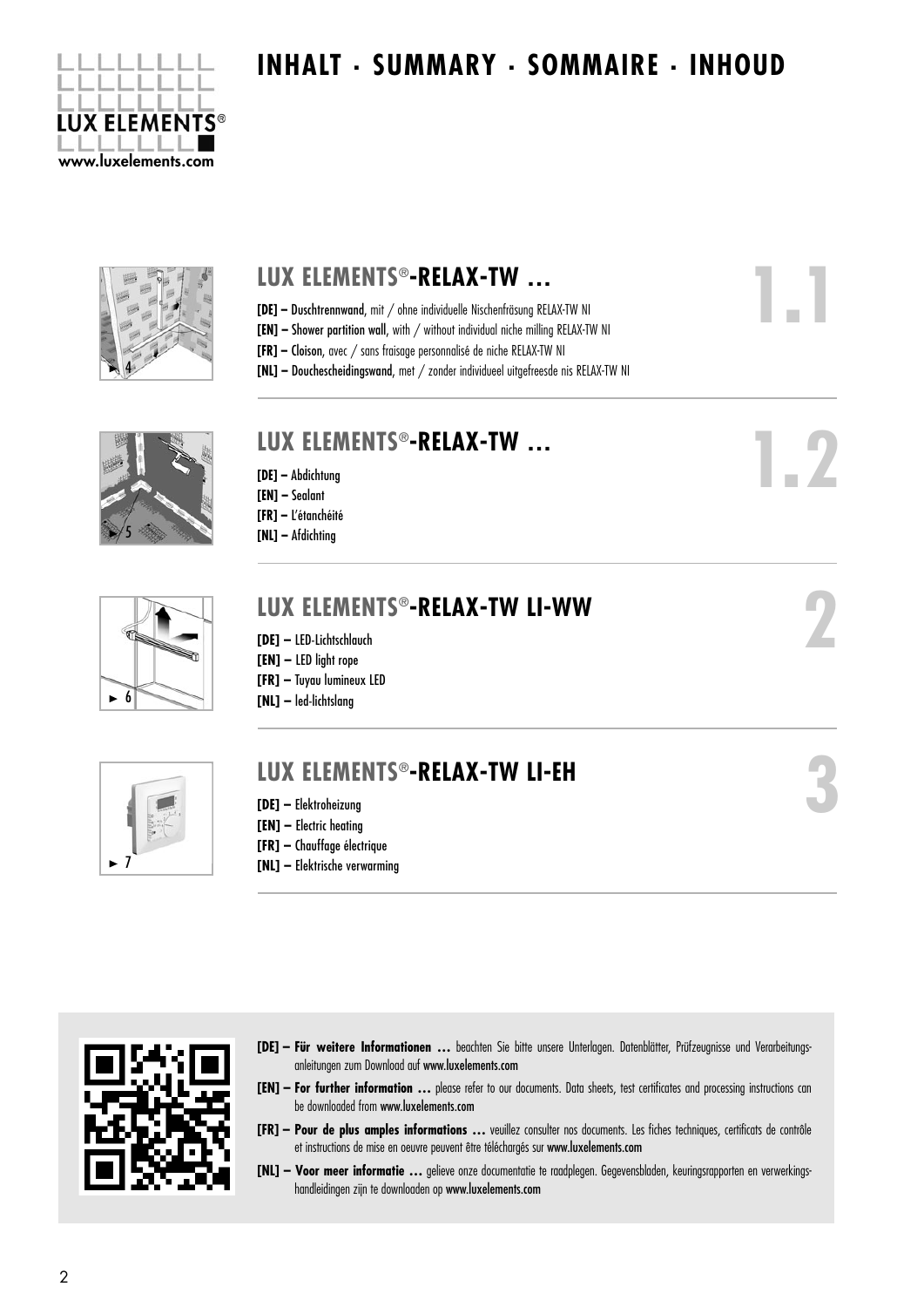

#### **BENÖTIGTE WERKZEUGE/MATERIALIEN · TOOLS/MATERIALS REQUIRED OUTILS/MATERIAUX REQUIS · BENODIGD GEREEDSCHAP/MATERIAAL**



























#### **HINWEIS · PLEASE NOTE · REMARQUE · LET OP:**  LUX ELEMENTS®-COL-AK / LUX ELEMENTS®-DRY-ASK

- **[DE]** Schutzhandschuhe/-kleidung, Augen- und Gesichtsschutz tragen
- **[EN] –** Wear protective gloves/clothing, eye and face protection
- **[FR] –** Porter des gants/vêtements de protection, équipement de protection des yeux/du visage
- **[NL] –** Beschermende handschoenen/kleding, oog- en gelaatsbescherming dragen



#### **HINWEIS · PLEASE NOTE · REMARQUE · LET OP:**  LUX ELEMENTS®-COL-MK

- **[DE]** Augen- und Gesichtsschutz tragen
- **[EN] –** Wear eye and face protection
- **[FR] –** Porter équipement de protection des yeux/du visage
- **[NL] –** Oog- en gelaatsbescherming dragen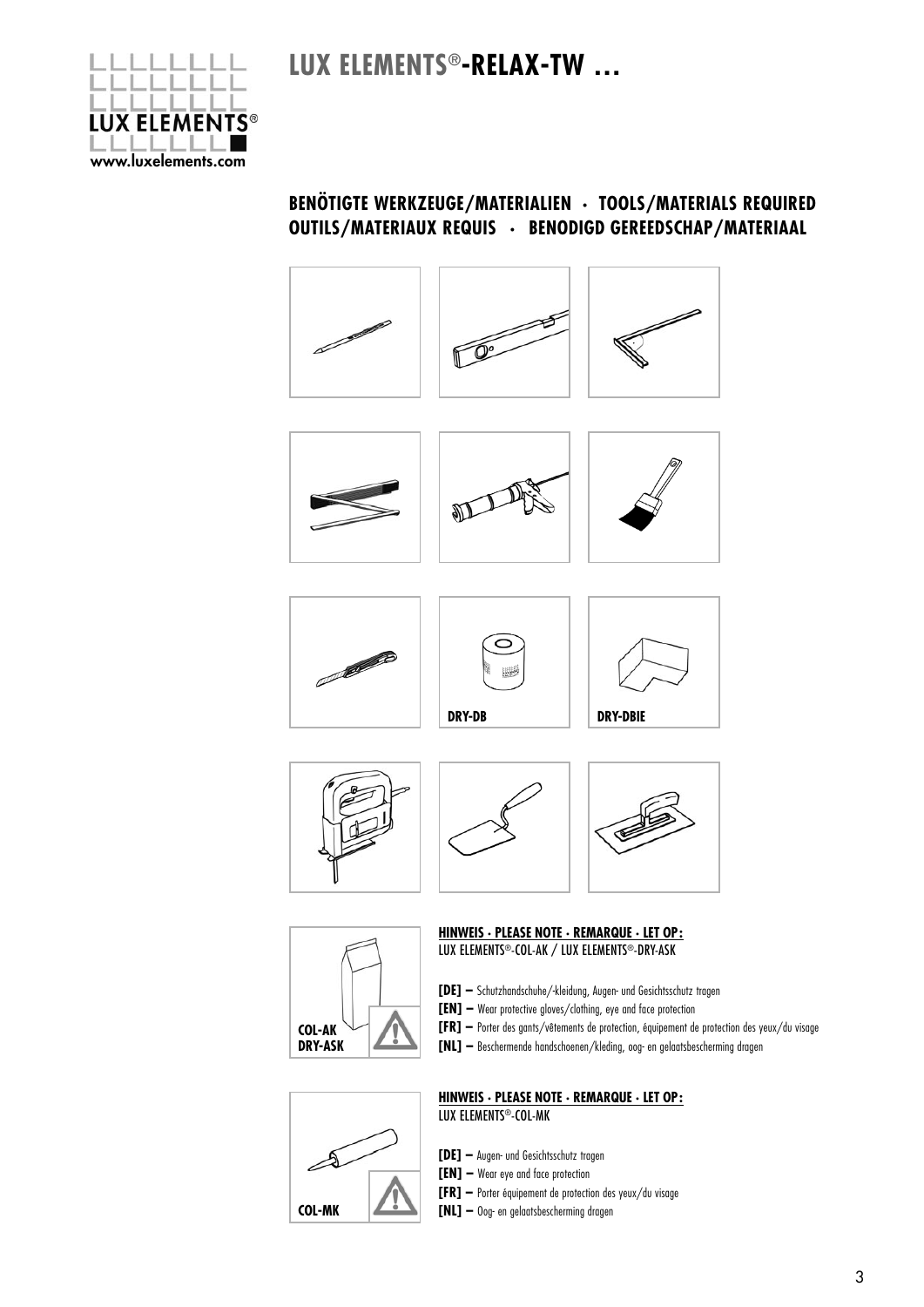

# **LUX ELEMENTS®-RELAX-TW …**

01 | 2022



**[DE] – Bitte beachten:** Sollten Anschlusskabel für den Lichtschlauch LUX ELEMENTS®-RELAX-TW LI-WW (siehe Seite 6) oder die Heizung LUX ELEMENTS®-RELAX-TW EH (siehe Seite 7) vorhanden sein, so muss vor der Montage der Duschtrennwand RELAX-TW … sichergestellt werden, dass diese die Arbeiten nicht behindern. Wenn möglich, den Anschlussbereich vorbereiten, z.B. Anschlussdose (nicht im Nassbereich!).

**[EN] – Please observe:** If there are connecting cables for the LUX ELEMENTS®-RELAX-TW LI-WW light rope (see page 6) or the LUX ELEMENTS®-RELAX-TW EH heating (see page 7), then you must ensure before installing the RELAX-TW … shower partition wall that they do not obstruct the work. If possible, prepare the connection area, e.g. connection box (not in the wet area!).

**[FR] – Veuillez tenir compte :** En présence de câbles de raccordement pour le tuyau lumineux LUX ELEMENTS®-RELAX-TW LI-WW (voir page 6) ou du chauffage LUX ELEMENTS®-RELAX-TW EH (voir page 7), veiller à ce que ces éléments n'entravent pas les travaux avant le montage de la cloison RELAX-TW … Préparer si possible la zone de raccordement, par ex. la boîte de dérivation (pas dans la zone humide !).

**[NL] – Let op:** Als er aansluitkabels voor de lichtslang LUX ELEMENTS®-RELAX-TW LI-WW (zie pagina 6) of de verwarming LUX ELEMENTS®- RELAX-TW EH (zie pagina 7) aanwezig zouden zijn, moet er vóór de montage van de douchescheidingswand RELAX-TW … worden verzekerd dat ze de werken niet hinderen. Indien mogelijk, de aansluitzone voorbereiden, bv. contactdoos (niet in de natte zone!).



**[DE] Schritt 1 –** Position der Duschtrennwand RELAX-TW … anzeichnen Dabei Winkeligkeit, Lot, Waage und Flucht zu den anderen Bauteilen kontrollieren und beachten.

**1.1**

**[EN] Step 1 –** Mark the position of the RELAX-TW … shower partition wall When doing this, check and observe the angles, vertical and horizontal alignment and alignment to the other components.

#### **[FR] Etape 1 –** Tracer la position de la cloison RELAX-TW …

Ce faisant, veiller à la perpendicularité, à l'aplomb, au niveau et à l'alignement par rapport aux autres éléments de construction et contrôler ces points.

#### **[NL] Stap 1 –** Positie van de douchescheidingswand RELAX-TW ... aftekenen Daarbij haaksheid, loodrechtheid, pas en uitlijning ten opzichte van de andere bouwelementen controleren en in acht nemen.



#### **[DE] Schritt 2 –** Montagekleber COL-MK auftragen

**Hinweis:** Bei unebenem Untergrund kann die Verklebung auch mit Ansetzkleber COL-AK erfolgen.

#### **[EN] Step 2 –** Apply COL-MK mounting adhesive **Note:** COL-AK fixing adhesive can also be used if the substrate is uneven.

**[FR] Etape 2 –** Appliquer la colle de montage COL-MK **Remarque :** Si le support est irrégulier, le collage peut également être réalisé avec la colle d'application COL-AK.

#### **[NL] Stap 2 –** Montagelijm COL-MK aanbrengen

Let op: Bij een oneffen ondergrond kan de verlijming ook met aanzetlijm COL-AK gebeuren.



#### **[DE] Schritt 3 –** Duschtrennwand RELAX-TW … montieren

Dabei Winkeligkeit, Lot, Waage und Flucht zu den anderen Bauteilen kontrollieren und beachten.

#### **[EN] Step 3 –** Mount the RELAX-TW … shower partition wall

When doing this, check and observe the angles, vertical and horizontal alignment and alignment to the other components.

#### **[FR] Etape 3 –** Monter la cloison RELAX-TW …

Veiller à la perpendicularité, à l'aplomb, au niveau et à l'alignement par rapport aux autres éléments de construction et contrôler ces points.

#### **[NL] Stap 3 –** Douchescheidingswand RELAX-TW … monteren

Daarbij haaksheid, loodrechtheid, pas en uitlijning ten opzichte van de andere bouwelemente controleren en in acht nemen.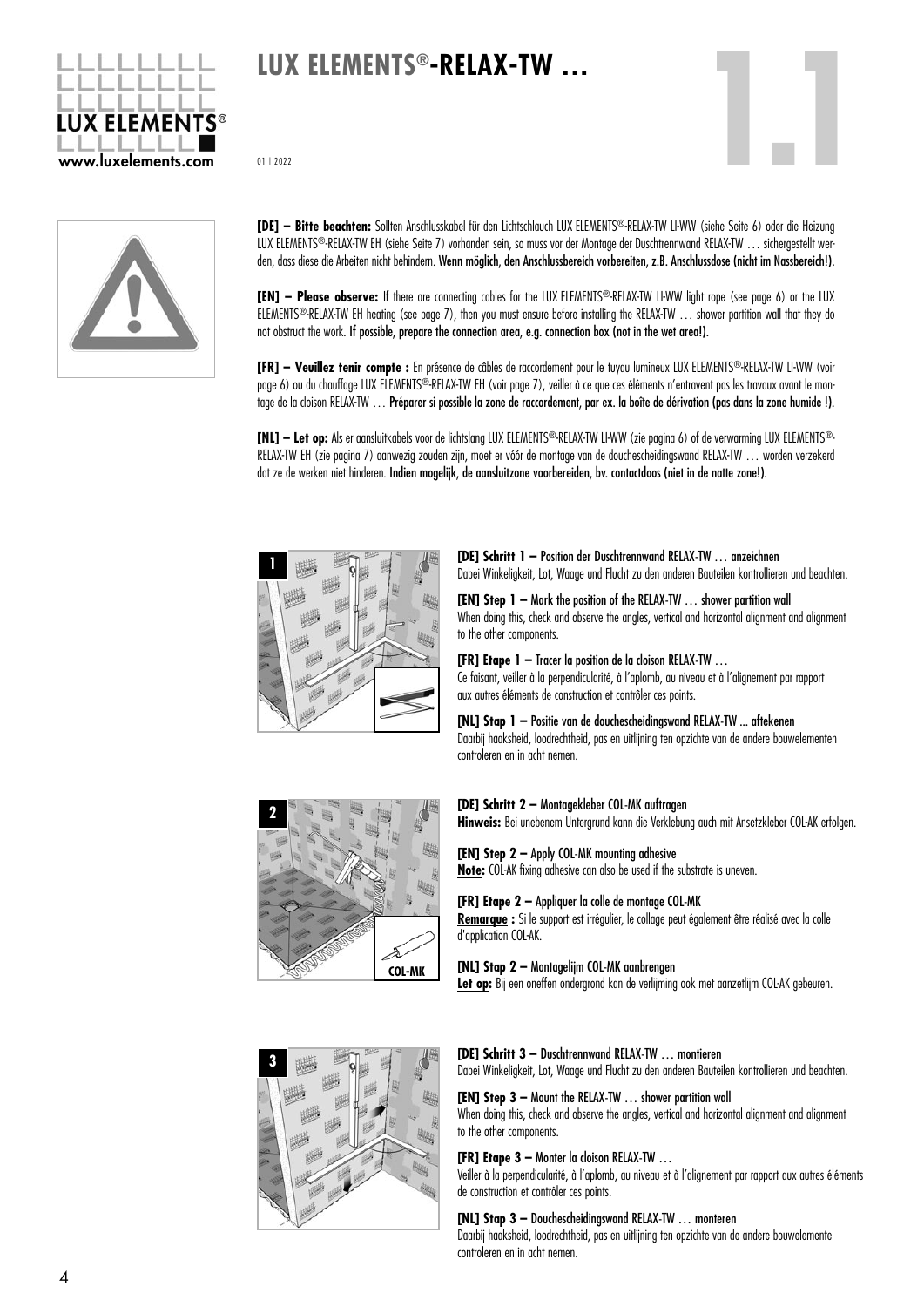

# **LUX ELEMENTS®-RELAX-TW …**

01 | 2022



**[DE] – Bitte beachten:** Abhängig vom Montageort sowie den jeweils gültigen nationalen Vorschriften des Landes, in welchem die Installation stattfindet, muss die Duschtrennwand RELAX-TW … zusätzlich abgedichtet werden. Zur Erstellung einer Abdichtung in Feucht- und Nassräumen im Verbund mit keramischen Belägen sind die Komponenten LUX ELEMENTS®-DRY zu verwenden.

**[EN] – Please observe:** Depending on the installation location and the applicable national regulations of the country in which the installation takes place, the RELAX-TW ... shower partition wall must be additionally sealed. To create a sealing in damp and wet rooms in conjunction with ceramic coverings the components LUX ELEMENTS®-DRY are to be used. Cavity-free laying of tiles with tile adhesive.

**[FR] – Veuillez tenir compte :** selon l'emplacement de montage et les règlementations nationales applicables, la cloison RELAX-TW … doit disposer d'une étanchéité supplémentaire. Pour créer une étanchéité sous carrelage en locaux humides, utiliser les produits LUX ELEMENTS®-DRY. Le revêtement céramique doit être appliqué à plein-bain à l'aide d'une colle à carrelage adaptée.

**[NL] – Let op:** Afhankelijk van de plaats van installatie en de geldende nationale voorschriften van het land waar de installatie plaatsvindt, moet de douchescheidingswand RELAX-TW ... bijkomend worden afgedicht. Om een afdichting te creëren in vochtige en natte ruimtes, in combinatie met keramische tegels, dient men de componenten LUX ELEMENTS®-DRY te gebruiken. Tegels met tegellijm dienen vol verlijmd te worden.





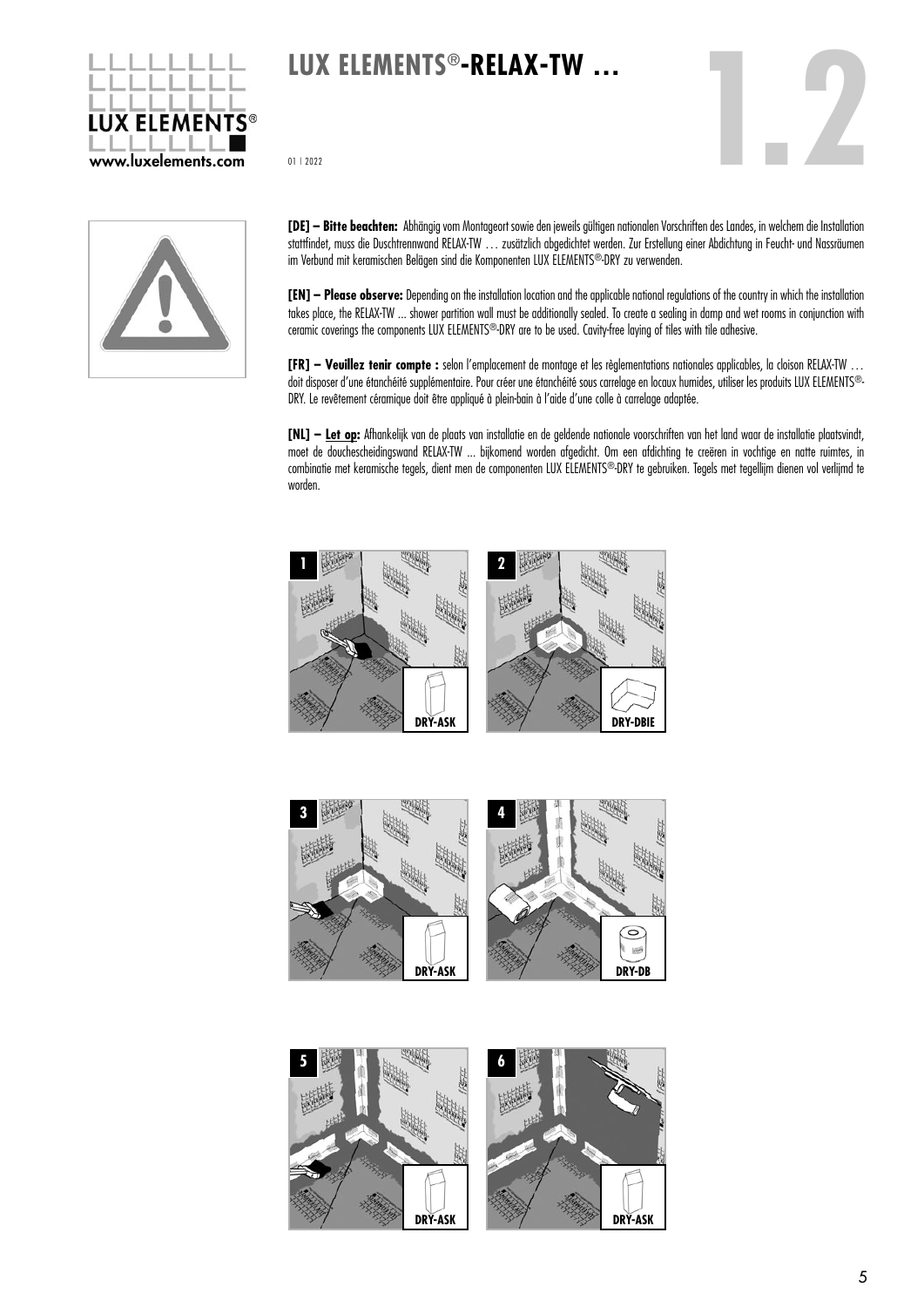

# **LUX ELEMENTS®-RELAX-TW LI-WW** LUX ELEMENTS<sup>®</sup>-RELAX-TW LI-WW<br>
20112022<br>
20112022





**[DE] – Bitte beachten:** Der Lichtschlauch RELAX-TW LI WW ist vor der Montage auf seine Funktion zu prüfen. Die Verkabelung und der Anschluss an die Stromversorgung dürfen nur durch eine autorisierte Elektrofachkraft erfolgen. Es sind die jeweils gültigen nationalen Vorschriften des Landes, in welchem die Installation stattfindet, zu beachten! Wir empfehlen, den Lichtschlauch während der Verfliesung zu montieren.

**[EN] – Please observe:** The function of the light rope RELAX-TW LI WW must be checked before installation. Only an authorized qualified electrician may install the wiring and connect the power supply. The relevant national regulations of the country of installation must be followed! We recommend that you mount the light rope during tiling.

**[FR] – Veuillez tenir compte :** Il est important de vérifier le bon fonctionnement du tuyau lumineux RELAX-TW LI WW avant le montage. Le câblage et le raccordement à l'alimentation électrique doivent être confiés à un électricien agréé. Les réglementations nationales en vigueur du pays dans lequel l'installation a lieu doivent être respectées! Nous recommandons de monter le tuyau lumineux lors des travaux de carrelage.

**[NL] – Let op:** De lichtslang RELAX-TW LI WW moet vóór de installatie op zijn werking worden gecontroleerd. De bekabeling en aansluiting op de stroomvoorziening mogen uitsluitend door een gecertifieerde elektricien worden uitgevoerd. De respectievelijk geldende nationale voorschriften van het land waarin de installatie plaatsvindt, moeten worden nageleefd! Wij raden aan de lichtslang te monteren tijdens het betegelen.



- **[DE] X** = abhängig von Belagsstärke (Fliese + Kleber)
- $[EN] X =$  depending on the upper layer thickness (tile + adhesive)
- **[FR] X** = selon l'épaisseur de la couche supérieure  $(c^{\text{unreau}} + \text{colle})$
- **[NL] X** = naargelang de dikte van de bekleding (tegel + lijm)



**2**

**COL-MK**

1.

**[DE] Schritt 1 –** Kabel des Lichtschlauchs RELAX-TW LI-WW … in die dafür werkseitig vorbereitete Leerrohrfräsung einziehen.

**[EN] Step 1 – Pull the cable of the RELAX-TW LI-WW light rope** … into the conduit slot milled in the factory.

**[FR] Etape 1 –** Faire passer le câble du tuyau lumineux RELAX-TW LI-WW … par la gaine fraisée à cet effet en usine.

**[NL] Stap 1 –** Trek de kabel van de RELAX-TW LI-WW lichtslang ... in de daarvoor in de fabriek uitgefreesde doorvoergleuf.

#### **[DE] Schritt 2 –** Lichtschlauch RELAX-TW LI-WW

… mit COL-MK in die Nischenfräsung kleben. Dabei die Belagsstärke bei der Positionierung des Lichtschlauchs (10 x 18 mm) beachten – siehe Skizze!

#### **[EN] Step 2 –** Glue the RELAX-TW LI-WW

… into the milled niche using COL-MK. Pay attention to the thickness of the top covering when positioning the light rope (10 x 18 mm) – please see drawing!

#### **[FR] Etape 2 –** Coller le tuyau lumineux RELAX-TW LI-WW

... dans le fraisage de niche avec le produit COL-MK. Il faut également tenir compte de l'épaisseur du revêtement lors du positionnement du tuyau lumineux (10 x 18 mm) – voir croquis !

#### **[NL] Stap 2 –** Lichtslang RELAX-TW LI-WW

… met COL-MK in de uitgefreesde nis kleven. Let op de dikte van de oppervlaktebekleding bij het plaatsen van de lichtslang (10 x 18 mm) – zie schets!

#### **[DE] Schritt 3 –** 1. Kabel bis zum Anschlusspunkt weiter verlegen

2. Leerrohrfräsung mit COL-MK [2.1] und ELEMENT-EL-Streifen [2.2] verschließen.

**[EN] Step 3 –** 1. Continue laying the cable up to the connection point 2. Seal the milled conduit slot with COL-MK [2.1] and ELEMENT-EL strips [2.2].

**[FR] Etape 3 –** 1. Poser ensuite le câble jusqu'au point de raccordement 2. Refermer le fraisage de la gaine avec le produit COL-MK [2.1] et des bandes ELEMENT-EL [2.2].

**[NL] Stap 3 –** 1. Kabel verder leggen tot aan het aansluitpunt 2. Uitgefreesde doorvoergleuf afsluiten met COL-MK [2.1] en ELEMENT-EL-strook [2.2].



2.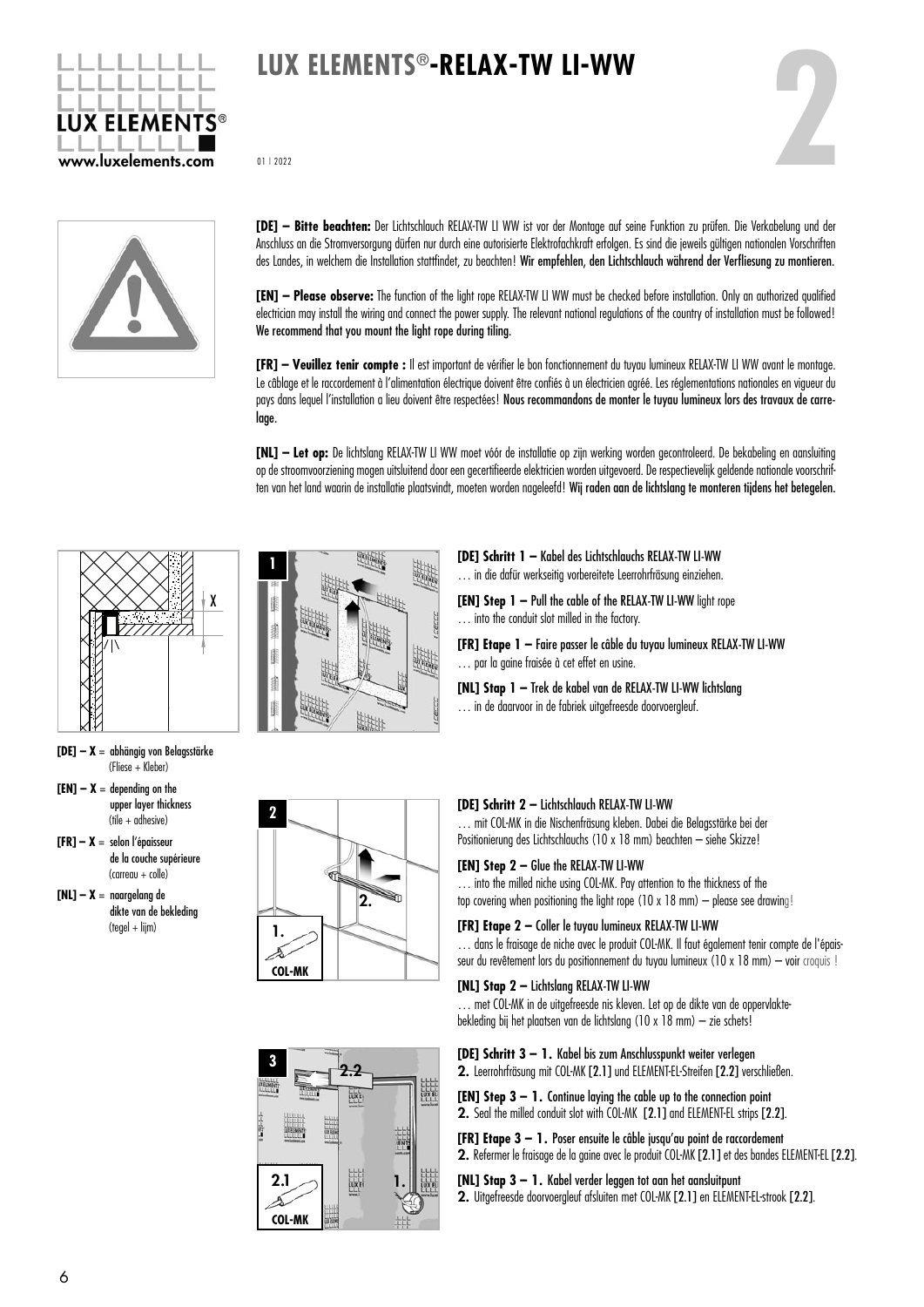

# **LUX ELEMENTS®-RELAX-TW EH**



**[DE] – Bitte beachten:**Vor der Montage der Duschtrennwand RELAX-TW … muss sichergestellt werden, dass die Anschlusskabel der Heizung RELAX-TW EH die Arbeiten nicht behindern. Wenn möglich, den Anschlussbereich vorbereiten, z.B. Anschlussdose (nicht im Nassbereich!). ACHTUNG: Die Duschtrennwand RELAX-TW ... muss im Nassbereich bauseits abgedichtet werden (siehe Seite 5).

**[EN] – Please observe:**Before installing the RELAX-TW … shower partition wall, you must ensure that the connecting cables for the RELAX-TW EH heating do not obstruct the work. If possible, prepare the connection area, e.g. connection box (not in the wet area!). **ATTENTION:** The RELAX-TW … shower partition wall must be sealed on site in the wet area (see page 5).

**[FR] – Veuillez tenir compte :** Avant le montage de la cloison RELAX-TW …, veiller à ce que le câble de raccordement du chauffage RELAX-TW EH n'entrave pas les travaux. Préparer si possible la zone de raccordement, par ex. la boîte de dérivation (pas dans la zone humide !). **ATTENTION :** La cloison RELAX-TW … doit être étanchéifiée sur place au niveau de la zone humide (voir page 5).

**[NL] – Let op:** Vóór de montage van de douchescheidingswand RELAX-TW … moet worden verzekerd dat de aansluitkabels van de verwarming RELAX-TW EH de werken niet hinderen. Indien mogelijk, de aansluitzone voorbereiden, bv. contactdoos (niet in de natte zone!). **OPGELET:** De douchescheidingswand RELAX-TW … moet in de natte zone ter plaatse worden afgedicht (zie pagina 5).

| ø                                           |
|---------------------------------------------|
| $\lambda$                                   |
| 405.4006158.50<br>я<br>C.<br>$\overline{2}$ |
| $\mathfrak{E}$<br>10                        |
|                                             |
|                                             |

**[DE] Schritt 1** – Vorbereiten der Kabeldurchführungen in den Wänden für den Anschluss des Thermostatreglers. **ACHTUNG**, der Thermostatregler darf nicht im Nassbereich montiert werden! Die elektrischen Anschlüsse dürfen nur von qualifizierten Fachkräften durchgeführt werden! Bitte beachten Sie die beigefügten Heizprotokolle. Die einwandfreie Funktion ist sowohl vor der Montage, als

auch vor dem Verfliesen zu prüfen. Bitte beachten Sie, dass die elektrischen Heizleitungen beim Verfliesen nicht beschädigt werden.

■ Bitte beachten Sie ... für die weiteren Montageschritte die dem Gerät separat beiliegende Anweisung!

**[EN] Step 1** – Preparation of the cable lead-throughs in the walls for connection of the thermostatic controller.

**WARNING:** the thermostatic controller must not be fitted in the wet zone! The electrical connections must be carried out only by qualified specialists! Please take note of the supplied heating logs. Check for correct operation both before assembly and before tiling. Make sure that the electrical heater cables are not damaged by the tile fixing.

■ **Please refer to ...** the separate instructions included with the device for further assembly steps!

#### **[FR] Etape 1** – Préparation des passages de câble dans les cloisons, pour le branchement du régulateur thermostatique.

**ATTENTION**, le régulateur thermostatique ne peut en aucun cas être monté à l'intérieur de l'espace humide ! Les branchements électriques ne peuvent être effectués que par des spécialistes qualifiés ! Veuillez respecter les protocoles de mise en chauffe. Contrôler le bon fonctionnement de l'installation, avant le montage et avant d'entamer les travaux de pose du carrelage. Veiller à ne pas endommager les câbles électriques du chauffage lors de la pose de carrelage.

n **Veuillez tenir compte …** des jointes séparément à l'appareil pour les étapes de montage suivantes !

**[NL] Stap 1** – Voorbereiden van de kabeldoorvoeren door de wanden voor de aansluiting van de thermostaatregelaar.

**OPGELET:** de thermostaatregelaar mag niet in de natte zone worden gemonteerd! De elektrische aansluitingen mogen alleen door gekwalificeerd vakpersoneel worden uitgevoerd! Raadpleeg de meegeleverde verwarmingsprotocollen. De onberispelijke werking moet zowel voor de montage als voor het plaatsen van de tegels worden gecontroleerd. Let erop dat de elektrische verwarmingsleidingen niet worden beschadigd bij het aanbrengen van de tegels.

■ Let op ... Gelieve voor de verdere montagestappen de aanwiizing bij het apparaat op te volgen!

 $1.1 + 1.2$  $\blacktriangleright$  4 + 5